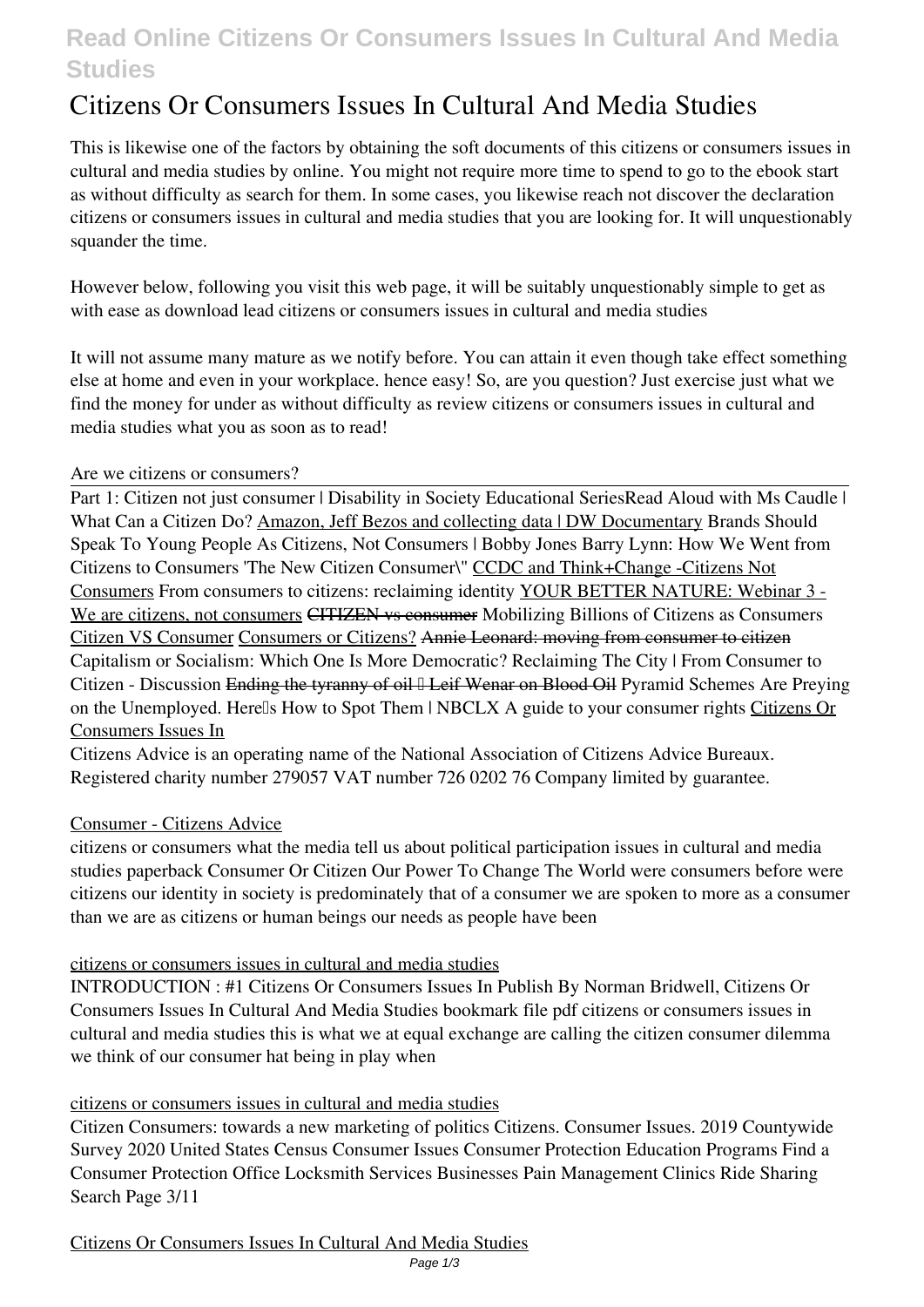# **Read Online Citizens Or Consumers Issues In Cultural And Media Studies**

Consumer advice trends provides statistics on the number of consumer issues dealt with by the Citizens Advice service. Consumer advice trends 2020 to 2021 Consumer advice trends 2019 to 2020

# Consumer advice trends - Citizens Advice

For consumer advice, call the Citizens Advice consumer service on 0808 223 1133 or 0808 223 1144 to talk in Welsh. We helped 2.6 million people face to face, by phone, email and webchat in 2017-18. For service statistics see our monthly publication Advice trends.

# Half of British consumers have had a parcel delivery issue ...

 $£5$  billion  $\Box$  the estimated amount lost each year by UK consumers to mass-marketed scams via phone and post. Nearly half of people in the UK (48 per cent) have been targeted by a scam. Scams by contact method reported to Action Fraud in 2014: telephone (including internet assisted calls) 38 per cent; online sales 20 per cent; email 14 per cent; doorstep/face to face 14 per cent.

# Consumer Issues - Scams - Coventry Citizens Advice

Contact the Citizens Advice consumer helpline (formerly known as Consumer Direct) if you need more help with a consumer problem. Call the helpline. Citizens Advice consumer helpline: 0808 223 1133 Textphone: 18001 0808 223 1133. Lines are open Monday to Friday, 9am to 5pm. Lines are closed on bank holidays.

# Contact the consumer helpline - Citizens Advice

Consumer template letters. Faulty goods. ... Problems with services or traders. ... Citizens Advice is an operating name of the National Association of Citizens Advice Bureaux. Registered charity number 279057 VAT number 726 0202 76 Company limited by guarantee. Registered number 01436945 England

# Consumer template letters - Citizens Advice

Consumer protection and rights for goods and services - returning faulty goods, consumer credit, credit and store cards, refunds.

# Consumer rights - GOV.UK

Citizens Advice consumer helpline: 0808 223 1133 Textphone: 18001 0808 223 1133 To contact a Welsh-speaking adviser: 0808 223 1144. Please note the consumer service is open Monday to Friday 9am to 5pm (except bank holidays). Online. Consumer service online feedback form .

# Consumer service complaints procedure - Citizens Advice

Citizens Advice covers a range of consumer issues in its policy work, including energy, post and other consumer issues. Consumer policy work We all now have to behave as consumers in an increasing number of markets.

# Consumer policy areas - Citizens Advice

Buy Citizens or Consumers: What the Media Tell us about Political Participation: The Media and the Decline of Political Participation (Issues in Cultural and Media Studies (Paperback)) by Lewis; Inthorn; Jorgensen, Justin (ISBN: 9780335215553) from Amazon's Book Store. Everyday low prices and free delivery on eligible orders.

# Citizens or Consumers: What the Media Tell us about ...

Welcome to Citizens Advice Broxtowe. National Consumer Week 2020 Home » National Consumer Week 2020. National Consumer Week (#NCW) is an annual campaign to raise awareness of issues consumers are having across the country, and the protections and resources available to help people